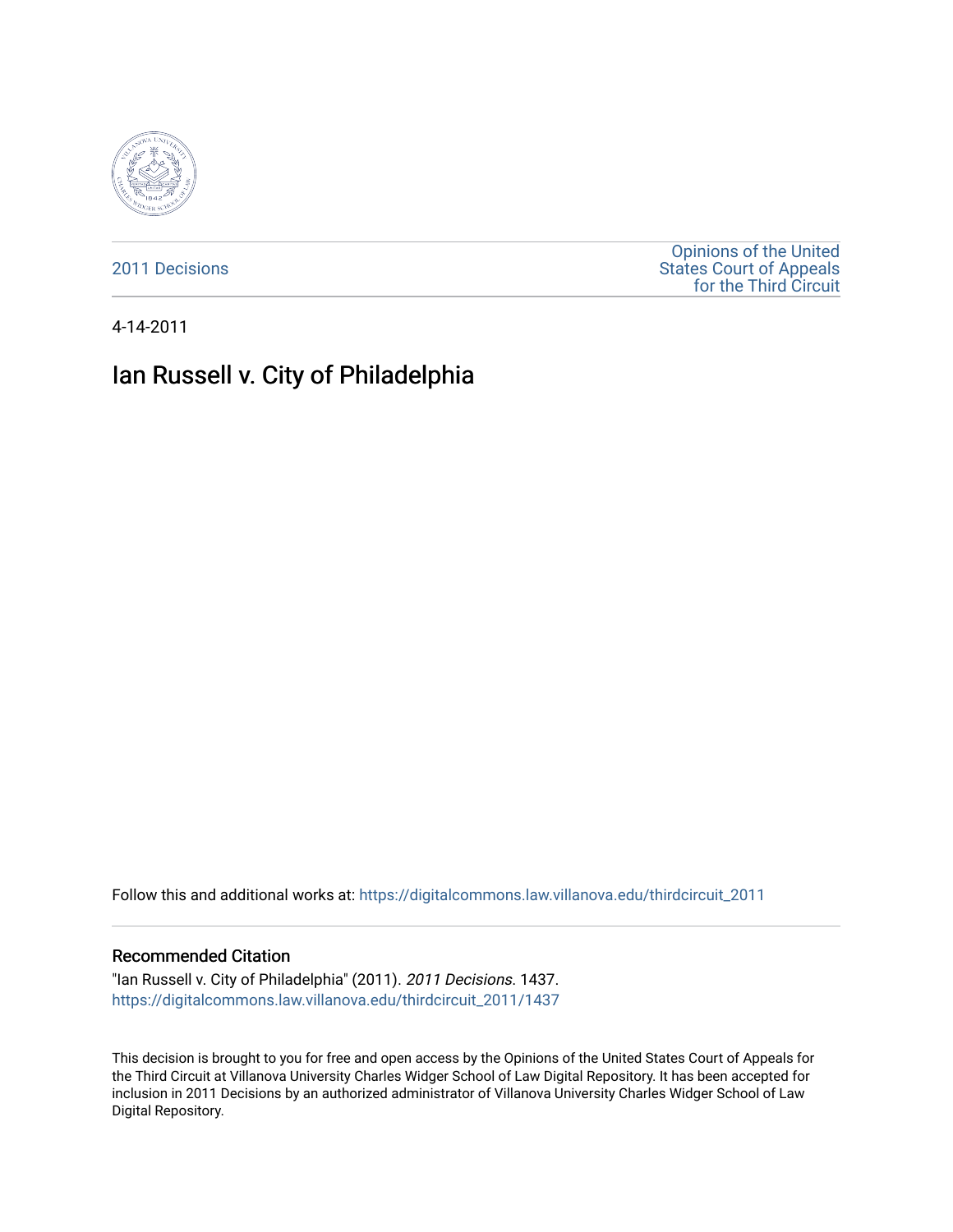#### **NOT PRECEDENTIAL**

## UNITED STATES COURT OF APPEALS FOR THE THIRD CIRCUIT

\_\_\_\_\_\_\_\_\_\_\_

No. 10-2732 \_\_\_\_\_\_\_\_\_\_\_

IAN RUSSELL,

Appellant

v.

CITY OF PHILADELPHIA; PHILADELPHIA PRISONS SYSTEM; PHILADELPHIA INDUSTRIAL CORRECTION CENTER; MICHAEL NUTTER, MAYOR OF PHILADELPHIA\*; LOUIS GIORLA, COMMISSIONER; JOYCE ADAMS, WARDEN; MAJOR KAREN BRYANT, DEPUTY WARDEN

> \*(Amended pursuant to Fed.R.App.P.  $43(c)(2)$ ) \_\_\_\_\_\_\_\_\_\_\_\_\_\_\_\_\_\_\_\_\_\_\_\_\_\_\_\_\_\_\_\_\_\_\_\_

On Appeal from the United States District Court for the Eastern District of Pennsylvania (D.C. Civil Action No. 2-08-cv-05442) District Judge: Honorable J. Curtis Joyner

\_\_\_\_\_\_\_\_\_\_\_\_\_\_\_\_\_\_\_\_\_\_\_\_\_\_\_\_\_\_\_\_\_\_\_\_

Submitted Pursuant to Third Circuit LAR 34.1(a) April 11, 2011 Before: SCIRICA, SMITH and VANASKIE, Circuit Judges

(Opinion filed April 14, 2011)

\_\_\_\_\_\_\_\_\_\_\_

OPINION \_\_\_\_\_\_\_\_\_\_\_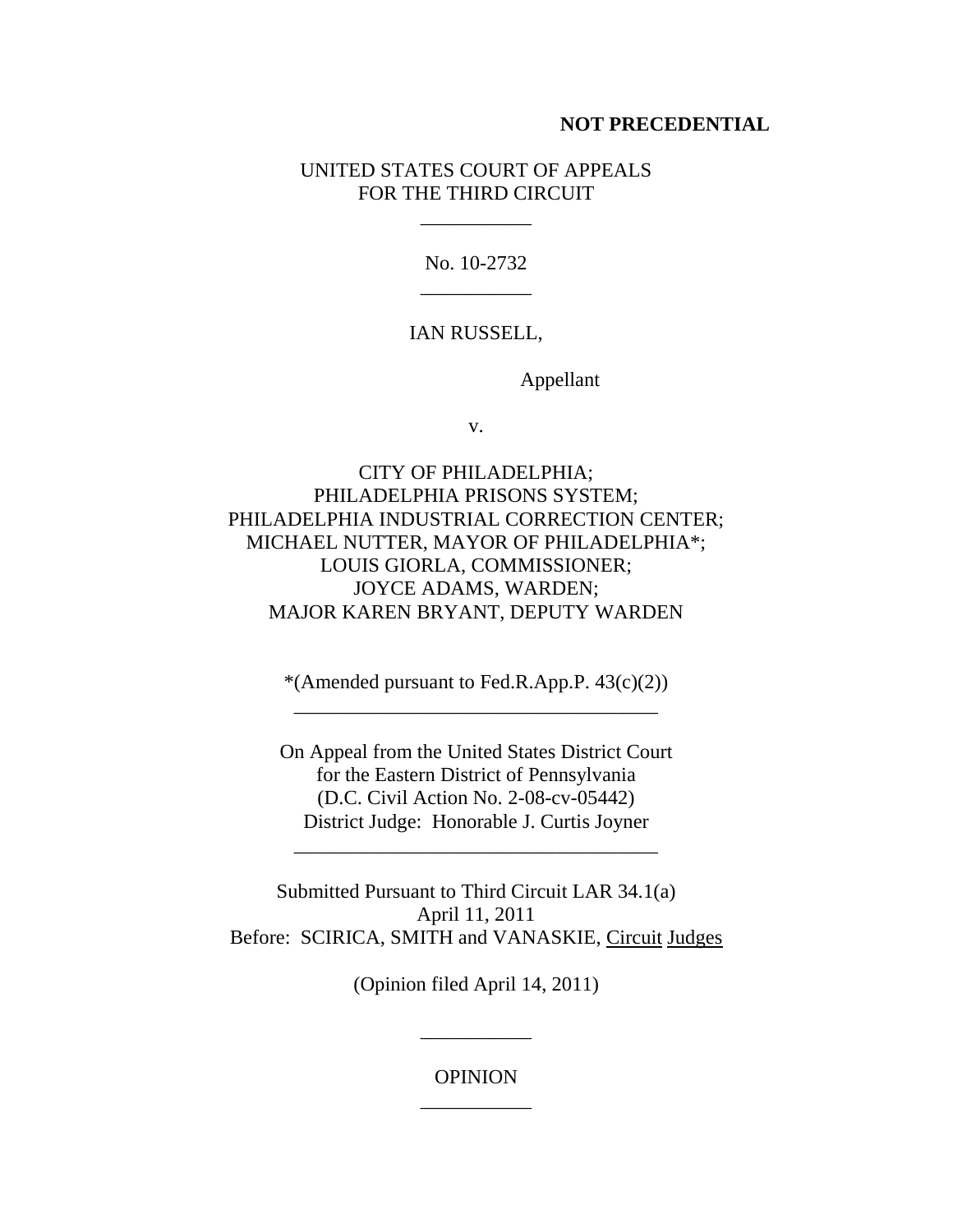## PER CURIAM

Ian Russell, a Pennsylvania state prisoner proceeding pro se, appeals from an order of the District Court granting summary judgment. We will affirm.

I.

Russell, an inmate at the Philadelphia Industrial Correctional Center ("PICC"), brought a civil rights complaint pursuant to 42 U.S.C. § 1983 against Mayor Michael Nutter; the City of Philadelphia; the Philadelphia Prison System; the PICC; the Commissioner of Prisons, Louis Giorla; the former Warden of the PICC, Joyce Adams; and then-Major Karen Bryant, who is now the Deputy Warden of the PICC. Russell complained that he was removed from his position working in the prison law library in retaliation for complaining about working excessive hours without overtime pay. He further complained that after his removal from the library, he was baselessly suspected of assisting another prisoner's violation of a court order. Russell alleged that as a result of that unfounded suspicion, he was subjected to a strip and cavity search, his cell was searched without probable cause, he was moved to another side of the prison, and he was incorrectly placed in administrative segregation.

Shortly after Russell filed his complaint, Mayor Nutter moved for dismissal of the claim against him and the remaining defendants filed an answer. Russell then petitioned the District Court for leave to amend his complaint. The District Court denied this petition—correctly concluding that it was properly characterized as a response to Mayor Nutter's motion to Dismiss—and granted the Mayor's motion. The remaining defendants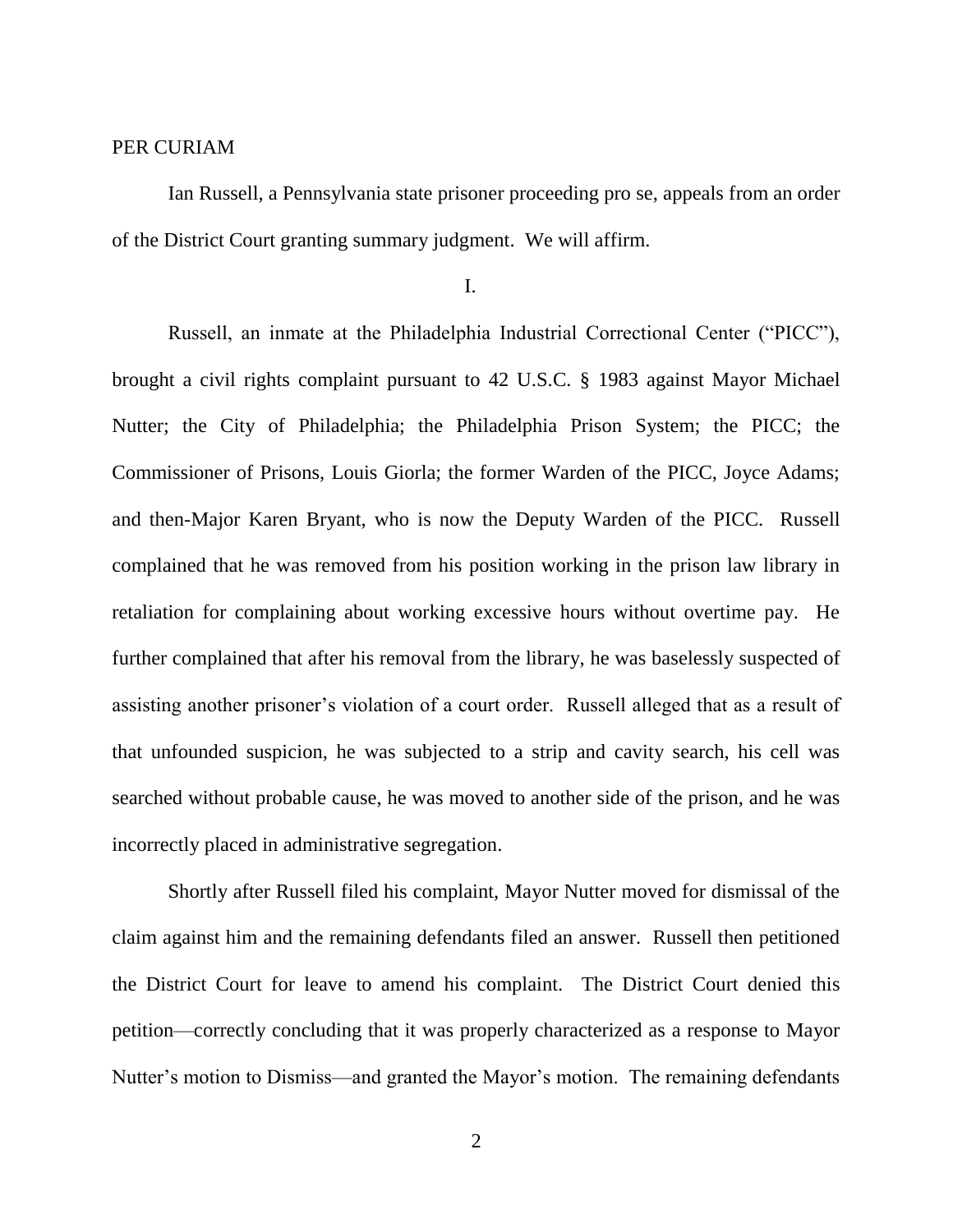later moved for summary judgment. The District Court held that, in light of the evidence submitted, no genuine issues of material fact remained to be tried and accordingly granted the motion for summary judgment. Russell timely appealed.<sup>1</sup>

II.

We have jurisdiction under 28 U.S.C. § 1291, and our review is plenary. See Howley v. Mellon Fin. Corp., 625 F.3d 788, 792 (3d Cir. 2010) (plenary review of orders granting summary judgment). Summary judgment is proper where, viewing the evidence in the light most favorable to the nonmoving party and drawing all inferences in favor of that party, there is no genuine issue of material fact and the moving party is entitled to judgment as a matter of law. See Fed. R. Civ. P. 56(c)(2) (We cite to Rule 56 as it appeared before its December 1, 2010 amendment. The amendment has no effect on this appeal); Reedy v. Evanson, 615 F.3d 197, 210 (3d Cir. 2010). We may affirm based on any ground supported by the record. Tourscher v. McCullough, 184 F.3d 236, 240 (3d Cir. 1999).

#### III.

Having reviewed the record, we agree with the District Court that there was no genuine issue of material fact and that the defendants were entitled to summary judgment.

As the District Court explained, the PICC and Philadelphia Prison System, departments of the City of Philadelphia itself, were not proper defendants, see 53 Pa. Cons. Stat. § 16257; Bey v. City of Philadelphia, 6 F. Supp. 2d 422, 423 (E.D. Pa. 1998),

 $1$  We note that Russell has made no reference in his briefs before this Court to the District Court's order dismissing Mayor Nutter. Accordingly, the issue is not before us. See Kopec v. Tate, 361 F.3d 772, 775 n.5 (3d Cir. 2004).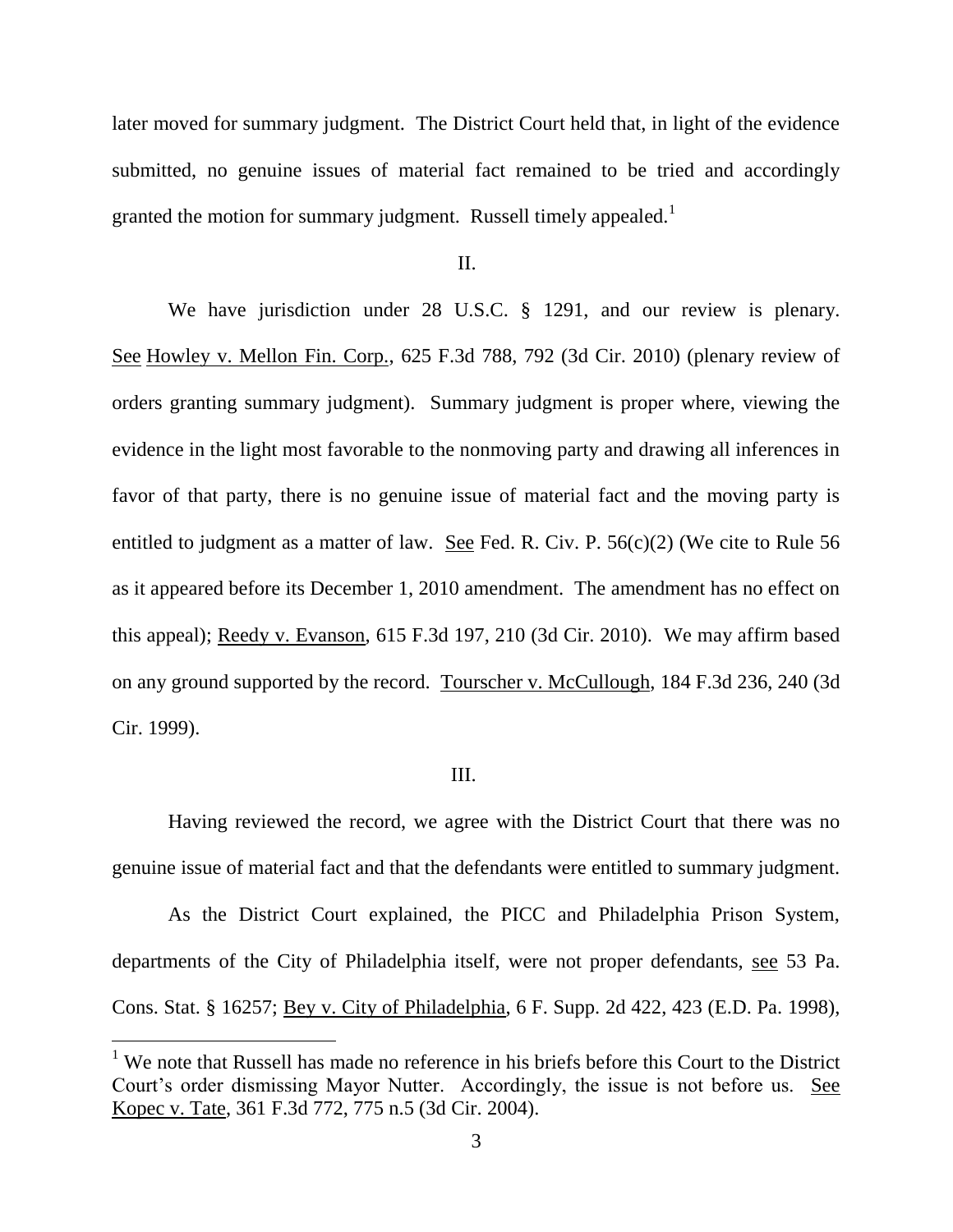but Russell could fare no better against the City itself. Because he did not point to any evidence that a constitutional violation occurred as a result of an approved municipal or governmental custom, the District Court was correct to grant summary judgment as to his claims against the City. Monell v. New York Dep't of Social Serv., 436 U.S. 658, 690- 91 (1978).

As to Russell's claims against the individual defendants, we agree with the District Court that no genuine issue of material fact was presented. Save for Russell's claim that the strip and cavity search violated his Fourth Amendment rights, his claims against the remaining defendants all fail for essentially the reasons articulated by the District Court.<sup>2</sup>

 $\overline{a}$ 

 $2$  Russell's First Amendment retaliation claim fails because he did not adduce evidence that his punishments were motivated by his speech. See Eichenlaub v. Twp. of Ind., 385 F.3d 274, 282 (3d Cir. 2004). He pointed to no evidence undermining the Defendants' voluminous evidence that he would have been punished regardless of his speech as a consequence of his possession of gambling paraphernalia. Russell v. City of Phila., No. 08-cv-5442, 2010 WL 2011593, at \*4 (E.D. Pa. May 19, 2010). Russell's claim of infringement of his right to the free exercise of religion similarly fails, as he offered no indication that the activities in which he was unable to take part while in administrative segregation were required by his sincere religious beliefs or that his brief stay there substantially burdened his exercise of religion. See United States v. Seeger, 380 U.S. 163, 185 (1965); Washington v. Klem, 497 F.3d 272, 277 (3d Cir. 2007) (noting that in religious discrimination claims pursuant to the Religious Land Use and Institutionalized Persons Act, the plaintiff bears the burden of persuasion on whether the challenged practice substantially burdens the plaintiff's exercise of religion).

Summary judgment was also properly granted as to Russell's Eighth Amendment claims, as administrative segregation is not per se a violation of the Eighth Amendment and Russell provides no evidence indicating that his confinement differed from the norm. See Griffin v. Vaughn, 112 F.3d 703, 709 (3d Cir. 1997). The prison's refusal to allow him to prepare his own food was not a constitutional violation.

Russell additionally can not sustain a claim for deprivation of his Fourteenth Amendment Due Process rights. See Sandin v. Conner, 515 U.S. 472, 483-84 (1995) (holding that liberty interests protected by the Due Process Clause are generally limited to freedom from restraint that imposes an atypical and significant hardship on an inmate); Meachum v. Fano, 427 U.S. 215, 224-25 (1976) (holding that a prisoner does not have a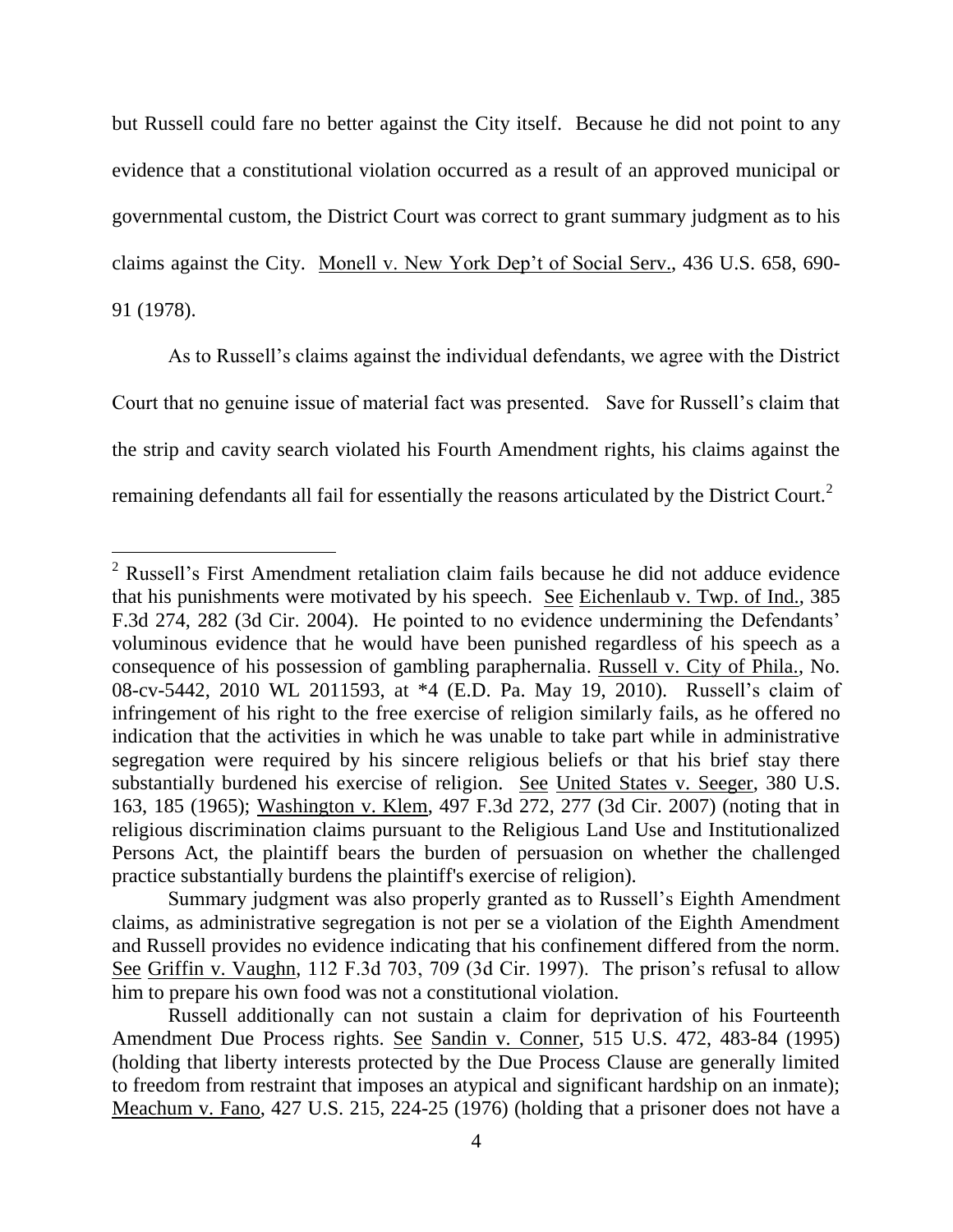As the District Court correctly noted, Russell's claim of a constitutional violation stemming from the warrantless search of his prison cell fails as a matter of law. "The Fourth Amendment proscription against unreasonable searches does not apply within the confines of the prison cell." Hudson v. Palmer, 468 U.S. 517, 526 (1984). The District Court also correctly noted that inmates maintain a reasonable expectation of privacy in their bodies, and an unreasonable search of the body may therefore be unconstitutional. See Bell v. Wolfish, 441 U.S. 520, 558-60 (1979). The District Court, however, concluded that Russell did not demonstrate that any of the individual defendants participated in or personally ordered the strip search. It therefore granted summary judgment, as *respondeat superior* is not a basis for liability in an action pursuant to § 1983. See City of Canton v. Harris, 489 U.S. 378, 385 (1989).

We disagree with the District Court's reasoning. The Defendants submitted the declaration of Defendant Bryant that she ordered the search of Russell's cell. Bryant Decl. at 2, Supp. App'x at 94. The Defendants also submitted the declaration of Sergeant

liberty interest in a particular housing location or custody level while under the jurisdiction of correctional authorities); James v. Quinlan, 866 F.2d 627, 629 (3d Cir. 1989) (stating that the Due Process Clause does not grant prisoners a constitutionally protected liberty or property interest in their prison job assignments). Russell's denial of access to the courts claim fails as it was conclusively demonstrated that he, in fact, filed the materials with which he claimed prison officials interfered. His Equal Protection claim likewise fails because Russell did not rebut the strong presumption of the defendants' actions' validity. See Willowbrook v. Olech, 528 U.S. 562, 564 (2000) (per curiam) (rational basis standard of review applies to "class of one" Equal Protection claims); FCC v. Beach Commc'ns, 508 U.S. 307, 314-15 (1993) (under rational basis standard, plaintiff has burden "to negative every conceivable basis which might support [contested action]"). Finally, Russell's state constitutional claims and negligence claims are not cognizable in a § 1983 action and otherwise lack merit for the reasons given by the District Court.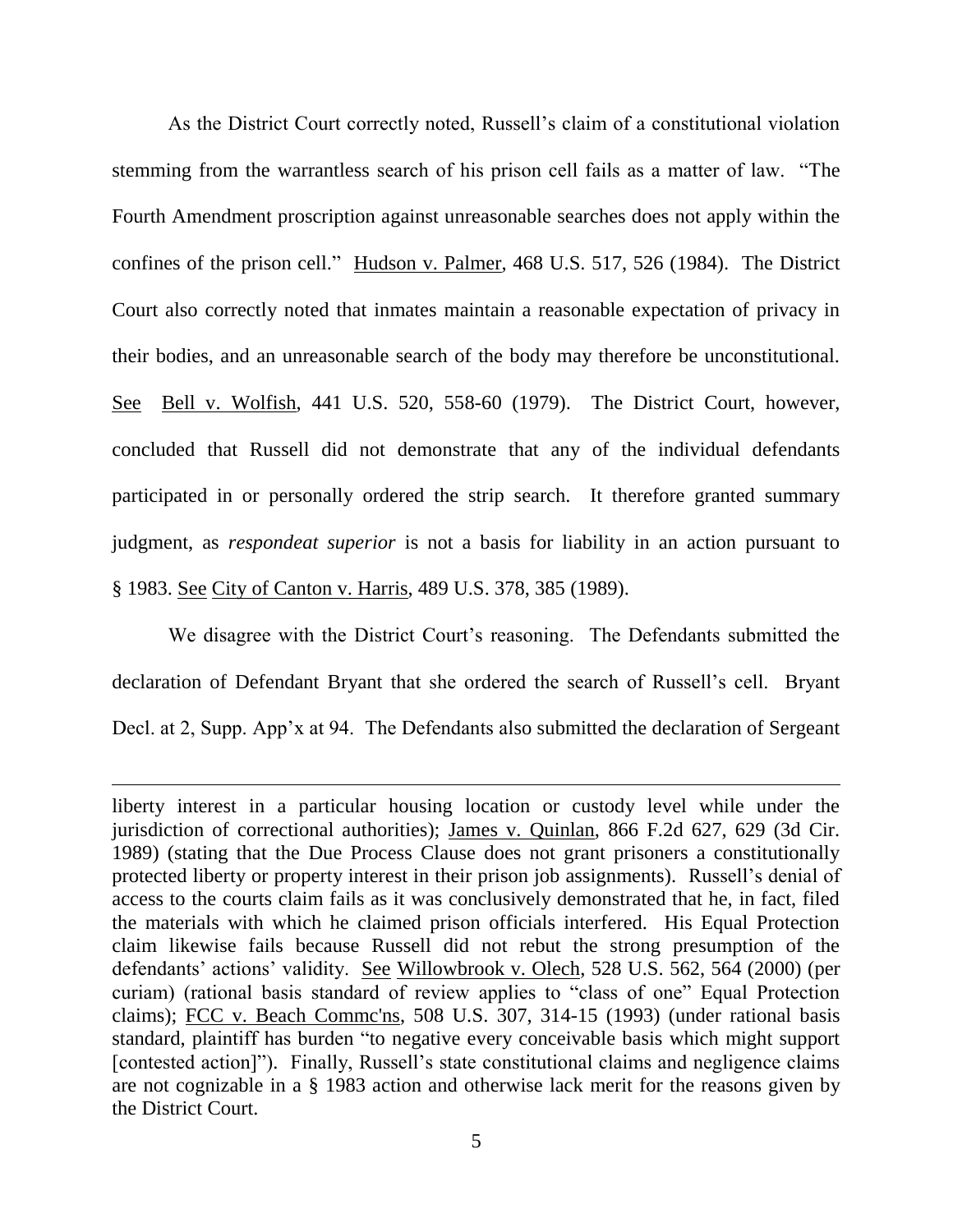Gloria Roundtree, who oversaw the cell and strip searches. She stated that she was ordered to conduct a search of Ian Russell's cell—referred to as the "Cell Search." Roundtree Decl. at 2, Supp. App'x at 201. She further stated that "the Cell Search began with the strip search." Id. Viewing this evidence in the light most favorable to Russell and drawing all inferences in his favor, as we must, we conclude that a reasonable jury might determine that Defendant Bryant personally ordered the strip search. See Reedy v. Evanson, 615 F.3d 197, 210 (3d Cir. 2010).

Summary judgment was nonetheless appropriate on other grounds. As the Defendants averred in their Answer to Russell's complaint, this claim was not properly exhausted. See Robinson v. Johnson, 313 F.3d 128, 137 (3d Cir. 2002) (holding that affirmative defenses must be pleaded in the answer or "raised at the earliest practicable moment"). The prison has a two-step internal grievance system—the filing of a grievance to be reviewed by the PICC's warden followed, if necessary, by an appeal to the Commissioner of the Philadelphia Prisons. An inmate may forward his grievance directly to the Commissioner if he believes that he is being denied access to the normal procedures. Harvey v. City of Phila., 253 F. Supp. 2d 827, 830 (E.D. Pa. 2003). Although he filed several grievances in the prison taking issue with his prison job assignment and time in administrative segregation, none of Russell's grievances concerned the search of his cell or person. Instead, Russell by-passed the first step of the administrative grievance process and raised this claim in a letter to the Commissioner. As the grievance system was clearly available to him and Russell understood its mechanics, this claim was therefore not properly submitted and therefore not exhausted